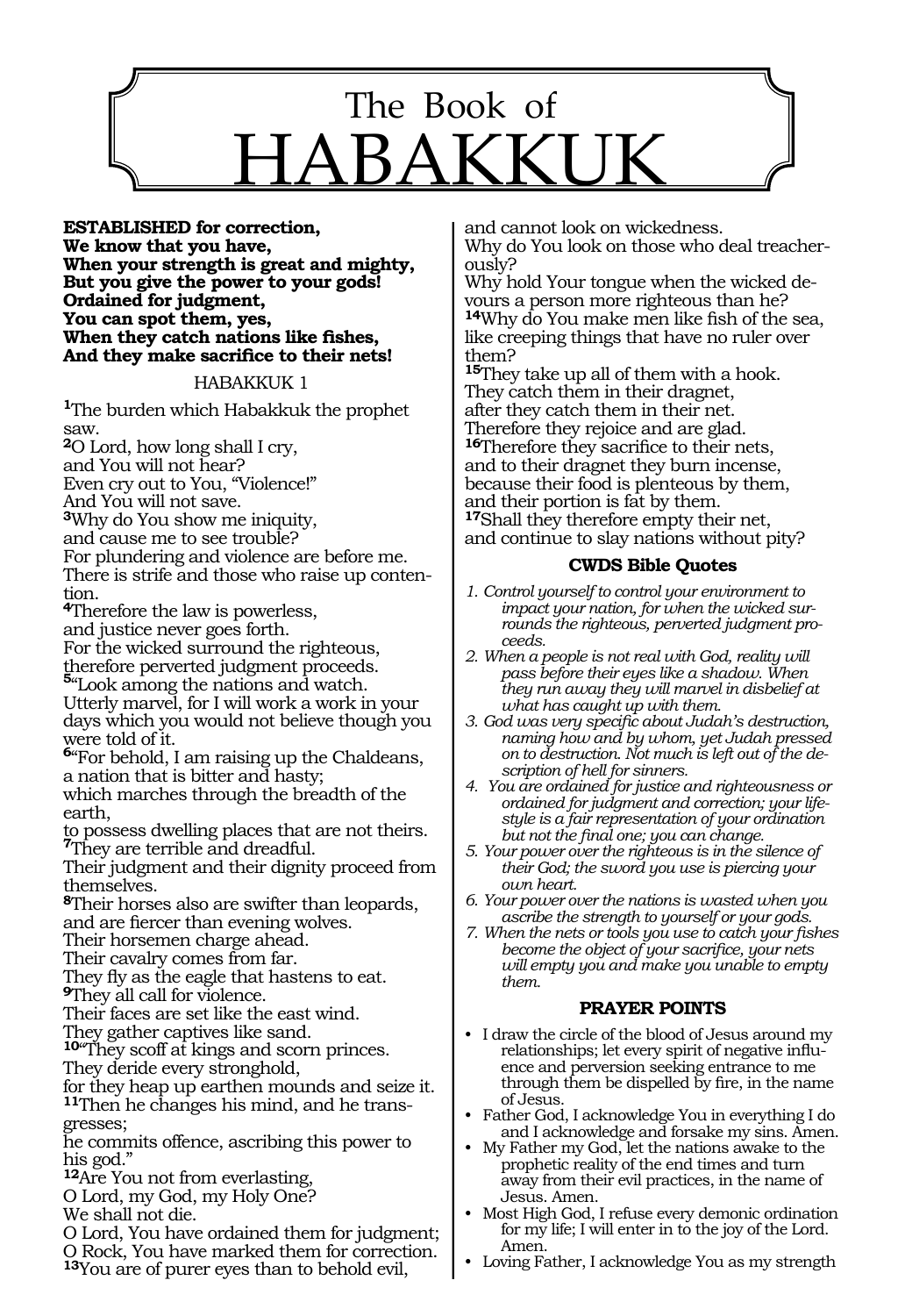1154

for war, my power in battle and the source of all my victories. I give You praise. Amen.

# **As the waters cover the sea, So shall the earth be filled with this knowledge!**

**I am as he who watches and waits, To hear what the Lord My God will say. Yes, I know the just shall live by faith, And the knowledge of God's glory shall be in every place.**

#### **Write the vision and make it plain; Yes, the earth shall be filled with this knowledge**

## **As the waters cover the sea!**

## HABAKKUK 2

**<sup>1</sup>**I will stand my watch, and set myself on the tower.

I will watch to see what He will say to me, and what I will answer when I am corrected. **<sup>2</sup>**Then the Lord answered me and said,

"Write the vision, and make it plain on tablets, that he may run who reads it.

**<sup>3</sup>**For the vision is yet for an appointed time, but at the end it will speak and it will not lie.

Though it tarries, wait for it;

for it will surely come, it will not delay." **<sup>4</sup>**Behold the proud,

his soul is not upright in him;

but the just shall live by his faith.

**<sup>5</sup>**Indeed, because he transgresses by wine, he is a proud man.

He does not stay at home.

Because he enlarges his desire as hell; he is like death and cannot be satisfied. He gathers to himself all nations,

and heaps up for himself all peoples.

**<sup>6</sup>**Will all these not take up a parable against him,

and a taunting proverb against him, and say, "Woe to him who increases what is not his! How long?

And to him who loads himself with many pledges:

**<sup>7</sup>**"Will not your creditors rise up suddenly? Will those who oppress you not awake and you will become their booty?

**<sup>8</sup>**"Because you have plundered many nations, all the remnant of the people shall plunder you.

Because of the blood of men

and the violence of the land and the city, and of all who dwell in it.

**<sup>9</sup>**"Woe to him who covets evil gain for his house,

that he may set his nest on high,

that he may be delivered from the power of disaster!

**<sup>10</sup>**"You have given shameful counsel to your own house, cutting off many peoples, and sin against your soul.

**<sup>11</sup>**"For the stone will cry out from the wall, and the beam from the timbers will answer it. **12"**Woe to him who builds a town with bloodshed,

who establishes a city by iniquity! **<sup>13</sup>**"Behold, is it not of the Lord of hosts that the people labor to feed the fire, and nations weary themselves in vain? **14**"For the earth will be filled with the knowledge of the glory of the Lord as the waters cover the sea.

**<sup>15</sup>**"Woe to him who gives drink to his neighbor, pressing him to your bottle to make him drunk that you may look on his nakedness! **<sup>16</sup>**"You are filled with shame instead of glory. You also, drink and be exposed as uncircum-

cised! The cup of the Lord's right hand will be turned against you,

and great shame will be on your glory.

**<sup>17</sup>**"For the violence done to Lebanon will cover you,

and the plunder of beasts which made them afraid,

because of the blood of men and the violence of the land and the city and all who dwell in it. **<sup>18</sup>**"What profit is the image that its maker could carve it,

the molten image, a teacher of lies,

that the maker of its mould should trust in it, to make mute idols?

**<sup>19</sup>**"Woe to those who say to wood, 'Awake!' And to the dumb stone, 'Arise, it shall teach!' Behold, it is overlaid with gold and silver; yet there is no breath at all in it.

**<sup>20</sup>**But the Lord is in His holy temple. Let all the earth keep silence before Him."

# **CWDS Bible Quotes**

- *1. The attraction of a vision is the ability to articulate it, verbalize it and make it plain. Although it is plain to you it is a mystery for others unless explained.*
- *2. The vision that lies in you, dies with you unless it is documented by you and shared.*
- *3. You may run a mission, but unless you write the vision and explain the vision, no one will work the vision or run with your vision.*
- *4. Speak your vision for in the end it will speak; work your vision and never get frustrated if it seems delayed, your vision will work for you, it will surely come. Persistent pursuance yields pleasure.*
- *5. Just keep your faith alive and pursue righteousness not works, for the just shall live by faith. Righteousness commands good works but faith does not demand it for faith to work.*
- *6. Nothing you own is yours unless you are God's; your feverish pursuit of wealth is woeful because you increase what is not yours.*
- *7. The grace you fail to give is the grace you will fail to receive; the plunder with which you plunder others is rebounding and is on its way with added fury.*
- *8. You labor with fiery passion but only to feed the fire ; you weary yourself in vain when you build with iniquity and bloodshed.*
- *9. If you can see the oceans completely covered with waters as far as the eyes can see, you have a picture of the earth completely filled and covered with the knowledge of God's glory.*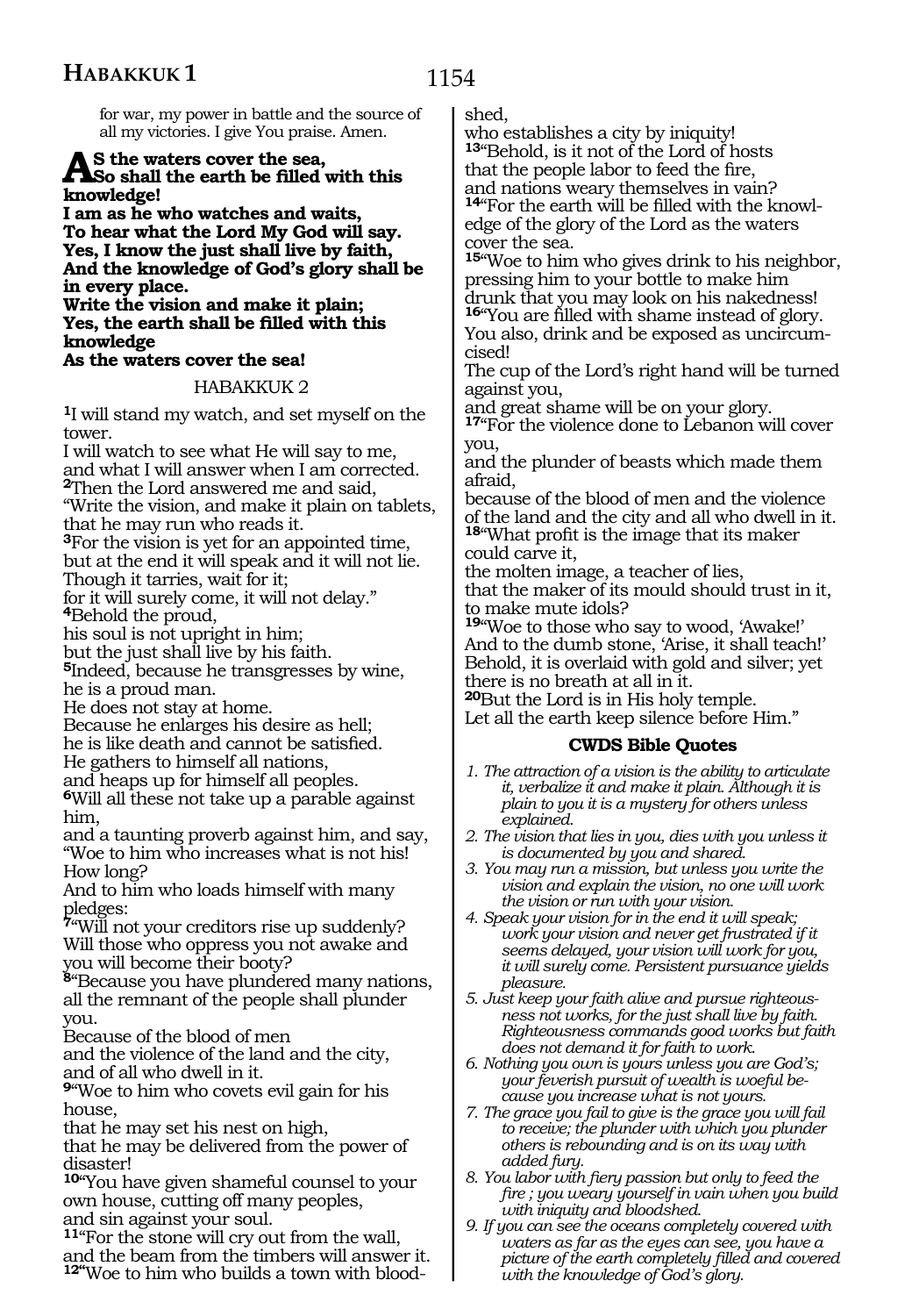- *10. There are woes and distress dislodged from heaven against every evil, idolatrous, un-neighborly conduct.*
- *11. The outpouring of the glory of the Lord will make the earth the ocean floor of the glory of the Lord creating waves in the end-times: sink in it, swim in it; be like the fishes and refuse to live apart from it.*
- *12. The cup of the right hand of the Lord feeds the righteous with glory but pours shame on the glory of the wicked.*

## **PRAYER POINTS**

- Most High God, stir the hearts of visionaries to write their vision, and empower them to articulate it; raise up pillars to the vision and join the hearts of destiny helpers to them, in the name of Jesus. Amen.
- Let the spirit of persistence and resilience fall upon visionaries in the body of Christ; power to endure with patience be stirred within them now. Amen.
- I thank You Father for the opportunities You give me to do good works like my Lord Jesus; Your breath is my life; I will passionately pursue Your promises. Amen.
- I shall eat the fruits of my labor, in the name of Jesus.
- Let the waves of the glory of the Lord and the knowledge of it completely cover this nation, in the name of Jesus. Father make this and every nation the ocean floor for Your glory. Amen.
- Mighty God, pour shame and contempt on all Your enemies, in the name of Jesus. Amen.

# **He will make my feet like hinds' feet; On my high places He will make me walk!**

**He is my rest in the day of trouble; I will joy in the Lord! The Lord came from Paran; His glory filled the skies! The earth was full of His praises; His brightness was as light!**

## HABAKKUK 3

**1**A prayer of Habakkuk the prophet, on Shigionoth:

**<sup>2</sup>**O Lord, I have heard Your speech and was so afraid.

O Lord, revive Your work in the midst of the years!

In the midst of the years make it known.

In wrath remember mercy.

**<sup>3</sup>**God came up from Teman, the Holy One from Mount Paran;

His glory covered the heavens,

and the earth was full of His praise.

**<sup>4</sup>**His brightness was like the light.

His rays were flashing like horns coming out of His hand,

and there His power was hidden.

**<sup>5</sup>**Before Him went pestilence,

and fever followed at His feet.

**<sup>6</sup>**He stood and measured the earth.

He looked and startled the nations.

The everlasting mountains were scattered,

and the perpetual hills bowed.

His ways are everlasting.

**<sup>7</sup>**I saw the tents of Cushan in affliction.

The curtains of the land of Midian trembled.

**<sup>8</sup>**O Lord, were You displeased with the rivers?

Was Your anger against the rivers?

Was your anger against the sea, that You rode on Your horses,

Your chariots of salvation?

**<sup>9</sup>**Your bow was made quite ready.

Oaths were sworn over Your arrows.

You divided the earth with rivers.

**<sup>10</sup>**The mountains saw You and trembled.

The overflowing of the water passed by.

The deep uttered its voice,

and lifted its hands on high. **11**The sun and moon stood still in their habitation;

at the light of Your arrows they went,

at the shining of Your glittering spear.

**12**You marched through the land in indignation.

In Your anger You trampled the nations. **13**You went forth for the salvation of Your people,

for salvation with Your Anointed.

You struck the head from the house of the wicked by uncovering from foundation to neck.

**<sup>14</sup>**You thrust through the head of his villages with his own arrows.

They came out like a whirlwind to scatter me. Their rejoicing was to swallow up the poor in secret.

**<sup>15</sup>**You walked through the sea with Your horses,

through the heap of great waters.

**<sup>16</sup>**When I heard, my belly trembled.

My lips quivered at the voice.

Rottenness entered my bones;

and I trembled in myself,

that I might rest in the day of trouble.

When He comes up to the people He will invade them with His troops.

**<sup>17</sup>**Though the fig tree may not blossom,

nor fruit be on the vines;

though the labor of the olive tree may fail,

and the fields yield no food;

though the sheep may be cut off from the fold,

and there is no herd in the stalls,

**<sup>18</sup>**yet, I will rejoice in the Lord.

I will joy in the God of my salvation.

**<sup>19</sup>**The Lord God is my strength;

He will make my feet like hinds' feet

and He will make me walk on my high hills. To the Chief Musician. With my stringed in- struments.

## **CWDS Bible Quotes**

- *1. The work is His, the years are not complete; the call for revival must be present and persistent until days, years and time is no more.*
- *2. Fill the earth with the praise of the Lord because it is synonymous with His glory covering the heavens; one attracts the other.*
- *3. The mountains cannot stand before the awesome*